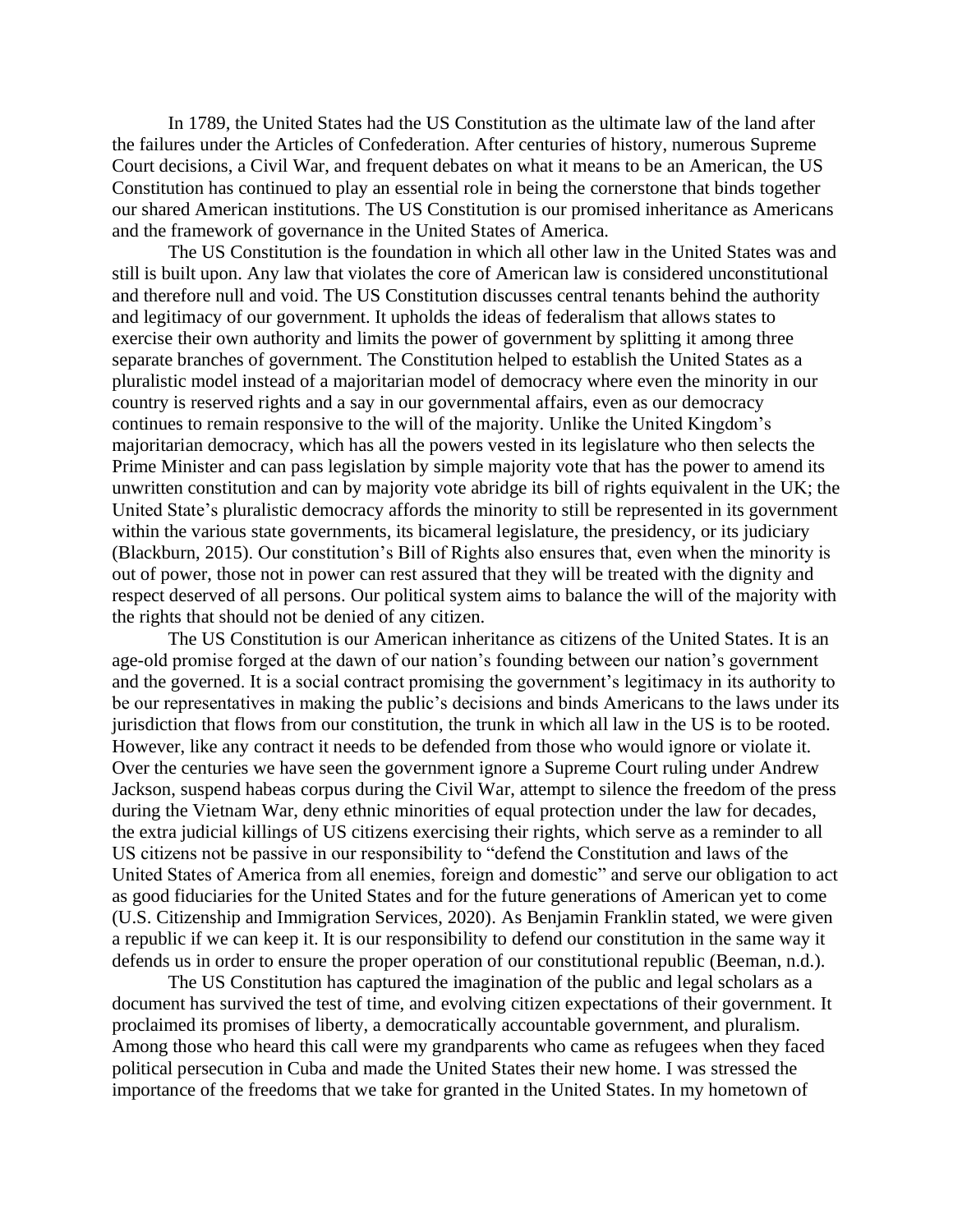Miami, there are many immigrants from the Caribbean and Latin America with stories of the lands they left that lacked the important safeguards that allow for a stable liberal democracy. We sometimes forget that not everyone has what we can take for granted as Americans. Though the American system of government has its faults, we do not expect our government to be perfect, but we do expect it to be fair to all that it represents. The US Constitution is not simply words on a page but the very idea of the relationship between the government and the governed and the values we hold dear as one United States of America.